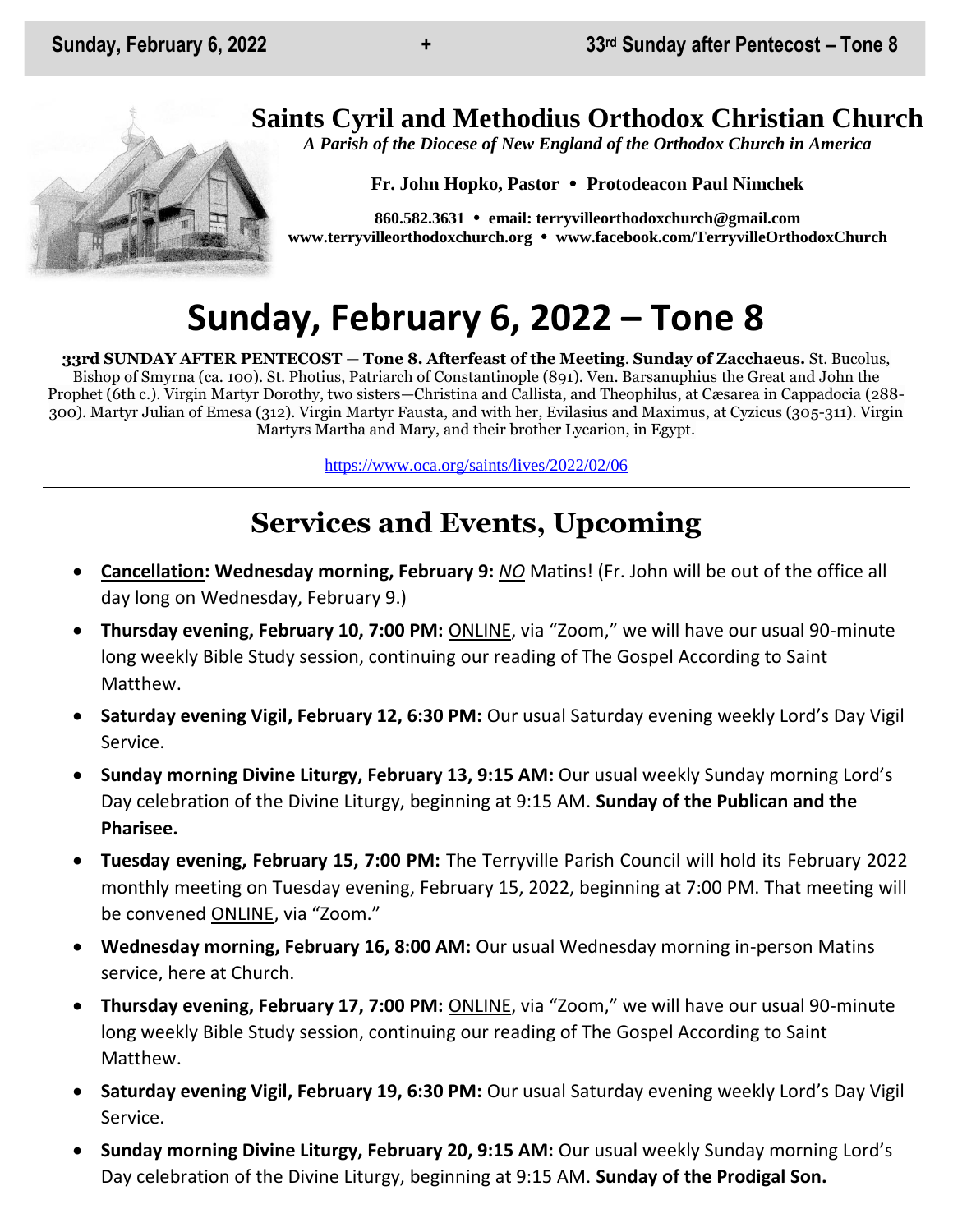### **PARISH PRAYER LIST**

#### **We pray for all victims of disease, disaster, difficulty, and senseless violence throughout the world.**

#### **+ THOSE WHO HAVE DEPARTED THIS LIFE:** *Memory Eternal!*

*First of all, we pray for all the thousands of victims of COVID-19.* 

| <b>Newly Departed</b>                                                                                                           |                      |            | Lorraine—friend of Joan M.; cancerous blood disease                                                                                                                                                                                                                                                          |                                                                                    |
|---------------------------------------------------------------------------------------------------------------------------------|----------------------|------------|--------------------------------------------------------------------------------------------------------------------------------------------------------------------------------------------------------------------------------------------------------------------------------------------------------------|------------------------------------------------------------------------------------|
| Ben-a friend of Mike A.'s                                                                                                       |                      | d. 1/29/22 | Joseph-friend of Jeanne M.; in need of prayers                                                                                                                                                                                                                                                               |                                                                                    |
| Joan Impressa-a friend of Marilou P.'s                                                                                          |                      | d. 1/20/22 | Dianna-Jennifer W.'s mother; suffering some health problems                                                                                                                                                                                                                                                  |                                                                                    |
| Dillon-a young man who died, leaving a young family-request of Jacob J.                                                         |                      | d.1/18/22  | Thomas—fighting cancer; father of a friend of the Parish (S.H.)                                                                                                                                                                                                                                              |                                                                                    |
| Robert Nethery-once associated with the Waterbury Parish                                                                        |                      | d.1/16/22  | Yvonne K.-a person we have been asked to pray for; multiple myeloma                                                                                                                                                                                                                                          |                                                                                    |
|                                                                                                                                 |                      |            | James B.-husband of a Waterbury parishioner; very unwell recently                                                                                                                                                                                                                                            |                                                                                    |
| Anniversaries of Repose - Memory Eternal!                                                                                       |                      |            | Mark-friend of a parishioner (F.G.); critically ill                                                                                                                                                                                                                                                          |                                                                                    |
| <b>Evheny Mattson</b>                                                                                                           | 2/6/1952             |            | Domenic—friend of a parishioner (F.G.); facing serious illness                                                                                                                                                                                                                                               |                                                                                    |
| Paul Preslopsky                                                                                                                 | 2/6/1987<br>2/8/1978 |            | Louis-friend of a parishioner (F.G.); facing serious illness                                                                                                                                                                                                                                                 |                                                                                    |
| Francis Biscoe<br>Mary Abbotts                                                                                                  | 2/8/1998             |            | Brittney—facing possibly severe health issues; at the request of Kathy M.                                                                                                                                                                                                                                    |                                                                                    |
| William Lyga                                                                                                                    | 2/9/1985             |            | Jeanne M.-recovering from joint replacement surgery (doing well)                                                                                                                                                                                                                                             |                                                                                    |
| Joseph Bystry                                                                                                                   | 2/11/1975            |            | Albert ("Al")-in need of prayers for healing; very unwell                                                                                                                                                                                                                                                    |                                                                                    |
| Nicholas Koltko                                                                                                                 | 2/11/1994            |            | Kathy S.-Waterbury parishioner; facing health challenges                                                                                                                                                                                                                                                     |                                                                                    |
| John Itar                                                                                                                       | 2/12/1937            |            | Earlene L.-Mike and Jim L.'s mother; recent health issues                                                                                                                                                                                                                                                    |                                                                                    |
| Elias Prystash                                                                                                                  | 2/12/1965            |            | Natonya L.-Mike and Jim L.'s family member; heart surgery                                                                                                                                                                                                                                                    |                                                                                    |
| Doris Witik Raineault                                                                                                           | 2/12/2007            |            | Bach-Loan-a neighbor of Jeanne M.'s; recent serious health challenges                                                                                                                                                                                                                                        |                                                                                    |
| Vladimir Lukyantsev                                                                                                             | 2/12/2015            |            | Barbara S.—W'bury parishioner; recovering from surgery                                                                                                                                                                                                                                                       |                                                                                    |
|                                                                                                                                 |                      |            | Rosemary-friend of Jack K.; recovering from recent stroke                                                                                                                                                                                                                                                    |                                                                                    |
| THOSE IN NEED OF GOD'S MERCY AND HELP                                                                                           |                      |            | Rick-Deacon Paul and Patty's nephew; Rick is unwell and in need of prayers<br>Peter-Deacon Paul and Patty's acquaintance; battling leukemia<br>Christina-a woman battling cancer; acquaintance of Fr. John H.                                                                                                |                                                                                    |
| First of all, we pray for all those suffering due to COVID-19, and those working to<br>alleviate their suffering.               |                      |            |                                                                                                                                                                                                                                                                                                              |                                                                                    |
|                                                                                                                                 |                      |            |                                                                                                                                                                                                                                                                                                              |                                                                                    |
| Metropolitan Paul and Archbishop John-hostages in Syria                                                                         |                      |            |                                                                                                                                                                                                                                                                                                              |                                                                                    |
| Those who are sick and suffering                                                                                                |                      |            | Dolores-Bob M.'s mother; resident in long-term eldercare                                                                                                                                                                                                                                                     |                                                                                    |
|                                                                                                                                 |                      |            | <b>Expectant Mothers</b>                                                                                                                                                                                                                                                                                     |                                                                                    |
| Priest John M.-a young priest, suffering with a vexing illness<br>Matushka Anne Hosking-chronic illness; in need of our prayers |                      |            | Tracey and the child to be born of her-Tracey is G., and J., W.'s daughter-in-law<br>Lucy and the child to be born of her-Lucy C. is our fellow parishioner<br>Maura and the child to be born of her-Maura is Lucy and David C.'s friend<br>Katherine and the child to be born of her-relative of the Hopkos |                                                                                    |
| Matushka Ann S.-chronic health challenges                                                                                       |                      |            |                                                                                                                                                                                                                                                                                                              |                                                                                    |
| Fyodor (Frank) G.—suffering from Multiple Sclerosis (MS)                                                                        |                      |            |                                                                                                                                                                                                                                                                                                              |                                                                                    |
| Dolores T.--permanent colon malfunction following colon cancer treatment                                                        |                      |            |                                                                                                                                                                                                                                                                                                              |                                                                                    |
| child Drew-grandson of friends of the Nimcheks; ongoing treatment for eye cancer                                                |                      |            | Travelers, Those Soon to be Traveling, and Those Apart from Us                                                                                                                                                                                                                                               |                                                                                    |
| Donna-Ann S.'s niece, Deb W.'s cousin; kidney disease                                                                           |                      |            | All those who are traveling, soon to be traveling, or apart from us                                                                                                                                                                                                                                          |                                                                                    |
| Dayrl-Ann S.'s niece, Deb W.'s cousin; kidney disease                                                                           |                      |            | Those from among us serving on active duty in the Armed Forces<br>Fr. James P., Chaplain (MAJ)-now home from recent deployment<br>Joel O.-U.S. Navy; hospital corpsman ("medic")<br>Joseph B.-a Terryville neighbor; U.S. Marine Corps                                                                       |                                                                                    |
| JoAnn-acquaintance of Jeanne Moore; ovarian cancer                                                                              |                      |            |                                                                                                                                                                                                                                                                                                              |                                                                                    |
| MaryEllen-Louine K.'s daughter-in-law; suffering with Huntington's Disease                                                      |                      |            |                                                                                                                                                                                                                                                                                                              |                                                                                    |
| Yelena "Lenna" M.- overcoming, by God's grace, serious health challenges                                                        |                      |            |                                                                                                                                                                                                                                                                                                              |                                                                                    |
| Katie and Aubrey-a mother and daughter for whom we have been asked to pray                                                      |                      |            |                                                                                                                                                                                                                                                                                                              | Joshua P.-husband of a niece of Fr. John's; U.S. Army officer and helicopter pilot |
| Tanya B.-suffering long-term and lingering effects of brain hemorrhage                                                          |                      |            | Alexander-relative of Carolyn P.; 82 <sup>nd</sup> Airborne Division U.S. Army soldier                                                                                                                                                                                                                       |                                                                                    |
| Claudia A.—Waterbury parishioner; health challenges and recently widowed                                                        |                      |            | Derek-relative of Carolyn P.; U.S. Army soldier                                                                                                                                                                                                                                                              |                                                                                    |
| Mary Lynn-friend of Donna O.; battling breast cancer                                                                            |                      |            | <b>Wedding Anniversaries</b>                                                                                                                                                                                                                                                                                 |                                                                                    |
| Barbara-friend of Patty N.; unwell and in need of prayerful support                                                             |                      |            | Joel & Julie Kowaleski                                                                                                                                                                                                                                                                                       | 2/12                                                                               |
| Dorothy F. - Waterbury parishioner; still recovering from a serious surgery                                                     |                      |            | <b>Birthdays this coming week</b>                                                                                                                                                                                                                                                                            |                                                                                    |
| Michael "Mike" L.-ongoing health issues                                                                                         |                      |            | Protodeacon Paul Nimchek                                                                                                                                                                                                                                                                                     | 2/7                                                                                |
| child George-young son of a Kenyan Orthodox priest; quite unwell                                                                |                      |            | Lucy Crosby                                                                                                                                                                                                                                                                                                  | 2/8                                                                                |
| Bill M.—struggling with health issues, please keep in prayer                                                                    |                      |            |                                                                                                                                                                                                                                                                                                              |                                                                                    |

# **News and Notes**

**Fr. John out of the office on February 9:** Fr. John will be out of the office all day long on Wednesday, February 9. We will not have our usual Wednesday morning Matins service that day.

Paula—friend of Jim L.; struggling with cancer Dimitri—brother of Carolyn P.; health issues Maryna B.—dealing with some health issues Thomas—Patty N.'s nephew; battling cancer

Richard—a man struggling with cancer, for whom we have been asked to pray George Kla.—our fellow parishioner; facing a variety of health challenges

Wayne—Donna O.'s father

**Terryville Parish Council Meeting, Tuesday, February 15, 7:00 PM:** The Terryville Parish Council will meet on Tuesday evening, February 15, beginning at 7:00 PM. This meeting will take place online, via video teleconference.

**Prayers Requested:** One of our parishioners who is a teacher has asked prayers for one of her students. This student is battling a very serious illness. Please, keep this child and their loved ones in your prayers. Thank you. (Lord, hear us and have mercy!)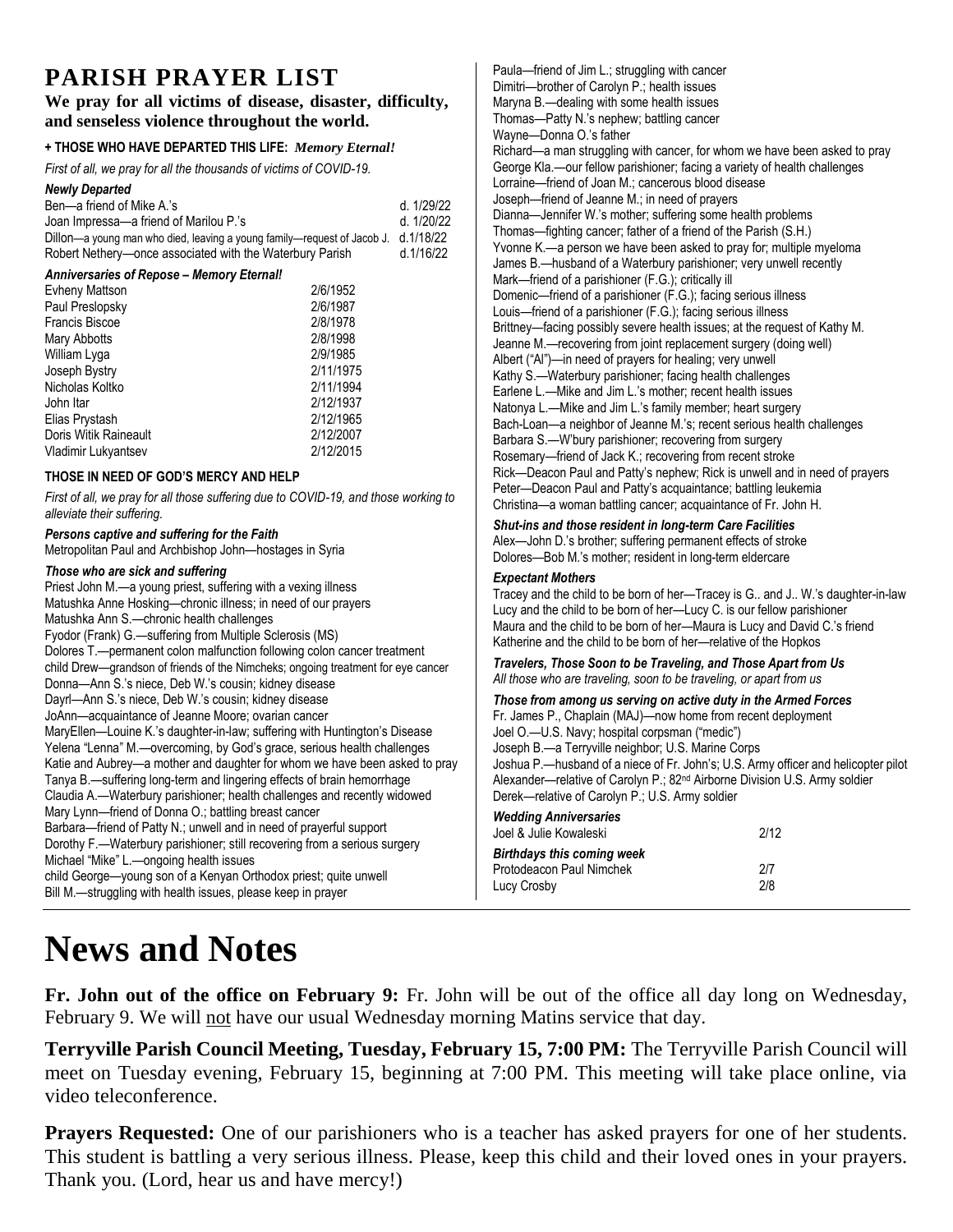# **A Dozen Sundays: From the Sunday of Zacchaeus to Holy Pascha**

Every year, each of the twelve Sundays from the Sunday of Zacchaeus through to the Sunday of Pascha (Easter) has the same theme as it had in previous years. These set themes are as follows:

- **1. Zacchaeus Sunday:** On Zacchaeus Sunday we hear the story of Zacchaeus (Luke 19:1-10) the remorseful tax collector who was forgiven and blessed because of his exemplary desire to see the Lord and his subsequent commitment to repentance with its accompanying pledge to make amends for his sins.
- **2. The Sunday of the Publican and the Pharisee:** On the Sunday of the Publican and the Pharisee we hear the Parable of these two men (Luke 18:10-14), the first a repentant sinner and the latter a prideful and judgmental doer of good deeds. We are reminded by this parable to emulate the humble repentance of the Publican, while at the same time committing ourselves to imitate the good works of the Pharisee, but with humility rather than pride.
- **3. The Sunday of the Prodigal Son:** On the Sunday of the Prodigal Son we hear the Parable of this wayward young man (Luke 15:11-32) who comes to realize the error of his ways and returns in a humble way to the home of the father he had abandoned. There he is greeted by his father with love and forgiveness. By this powerful story, we are reminded about God the Father's perfect, forgiving and abiding love and the need to turn away from our own sins in order to receive God's love and forgiveness.
- **4. The Sunday of the Last Judgment (Meat-fare Sunday):** On the Sunday of the Last Judgment we hear Christ's recounting of the Last Judgment as recorded in the Gospel according to Saint Matthew (Matthew 25:31-46). We are reminded that we will be judged in the end not for our intentions or even our beliefs, but for our actions. We will be judged not in reference to what we have said, but rather for what we have done. We are also reminded that we must treat every fellow human being with dignity and respect, as we would hopefully treat Jesus Christ, our Lord, Himself. The Sunday of the Last Judgment is also called Meatfare, because it is the last day on which we eat meat products until the celebration of Holy Pascha.
- **5. Forgiveness Sunday (Cheese-are Sunday):** On the Sunday of Forgiveness we are reminded of the essential quality of forgiveness: that we are forgiven our sins by God insofar as we have forgiven those who have sinned against us. Forgiveness is a decision we make not to allow sin to break down the bounds of love that we must nurture and maintain with one another and with God. Forgiveness Sunday is also called Cheese-fare, because it is the last day on which we eat dairy products until the celebration of Holy Pascha.
- **6. The First Sunday in Great Lent—The Sunday of Orthodoxy:** The First Sunday in Great Lent is called the Sunday of the Triumph of Orthodoxy on which we commemorate the permanent return of the Holy Icons to the Church in the year 842 AD, after a period of time in 8th and 9th centuries when they had been removed from the Churches of the Byzantine Empire. We celebrate iconography because icons are an affirmation of the fact that, in the person of Jesus Christ, God has become a man for us and our salvation. Icons are essential in the Church for this reason, and so we honor and venerate them especially on the First Sunday of Great Lent.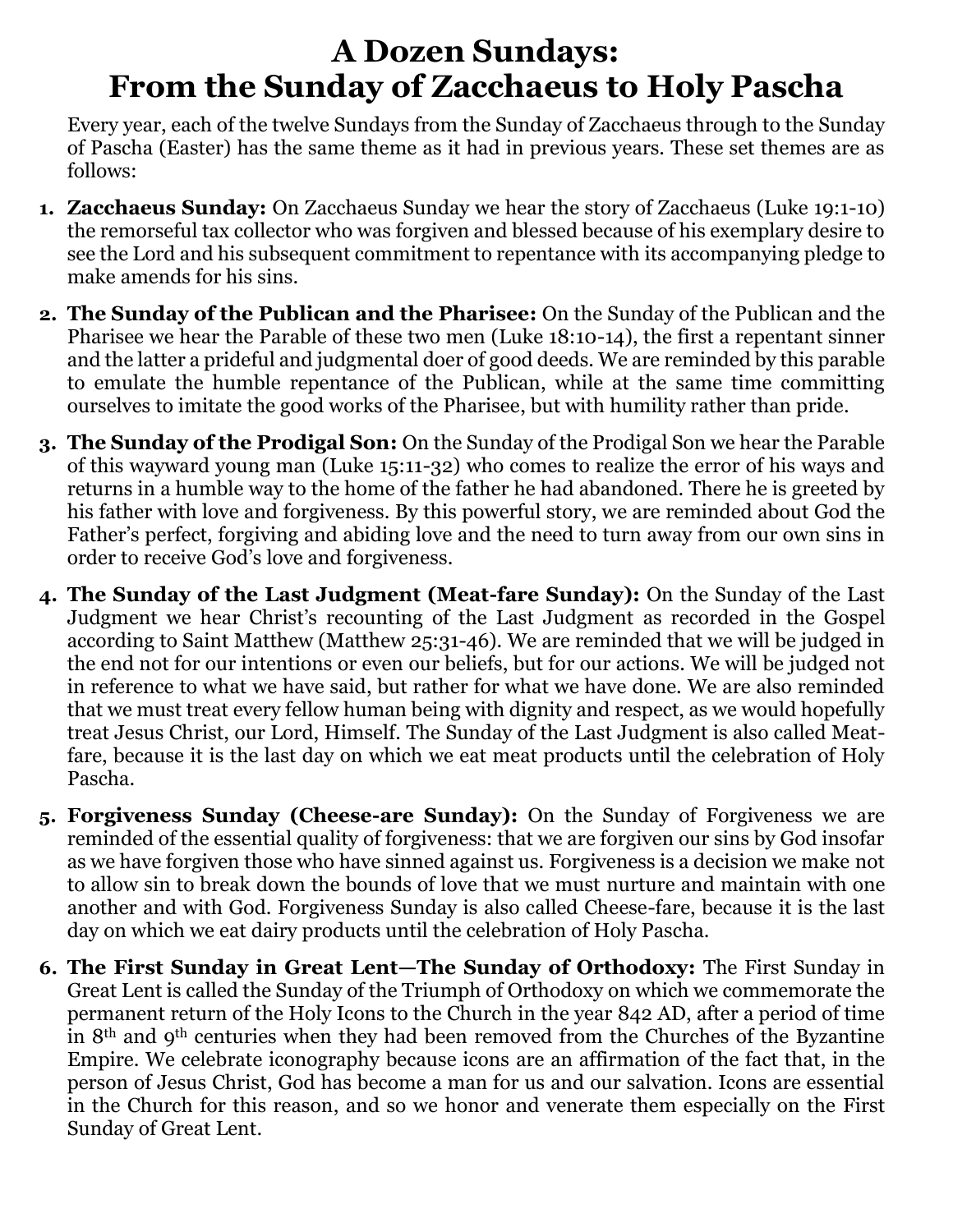- **7. The Second Sunday in Great Lent—The Commemoration of Saint Gregory Palamas:** On the Second Sunday of Great Lent we commemorate Saint Gregory Palamas, a 14th century Greek bishop who articulated and defended the correct Orthodox teaching concerning how we know God through prayer. The knowledge and experience of God made possible through prayer and defended by St. Gregory Palamas is an essential part of the Orthodox tradition and, so, we rightly commemorate St. Gregory and his correct theology concerning this vital matter.
- **8. The Third Sunday in Great Lent—The Lenten Veneration of the Holy Cross:** On the Third Sunday of Great Lent, the middle Sunday, we venerate the Holy Cross. We remember the Cross at this time because Lent is our journey to the Cross of Christ and in this veneration we are given a foretaste of where we are going, a foretaste of the journey to and through the Cross that we will make with our Lord Jesus Christ a few weeks later, during Holy Week.
- **9. The Fourth Sunday in Great Lent—The Commemoration of Saint John of the Ladder:** On the Fourth Sunday of Great Lent we commemorate Saint John of the Ladder, a 6th century monk and writer who wrote a famous book called *The Ladder. The Ladder* describes "steps" in the spiritual life that we should be endeavoring to take as we grown spiritually in our lives, as we grow away from sin and towards God and His righteousness. *The Ladder* is traditionally read by Orthodox Christians during Great Lent and, therefore, Saint John of the Ladder is especially commemorated every year on this Fourth Sunday in Great Lent.
- **10. The Fifth and Last Sunday in Great Lent—The Commemoration of Saint Mary of Egypt:** Saint Mary of Egypt is commemorated on the Fifth Sunday of Great Lent because she is the classic example of a repentant sinner. Mary started her life enslaved to the ways of this world and then, finding herself in Jerusalem in the presence of a relic of the True Cross of Christ, repented and became a tremendous ascetic, fasting and repenting of her sins in the deserts outside Jerusalem. Her life story is traditionally read by Orthodox Christians during the first week of Great Lent as an example of the manner in which we should seek to turn away from our sins and return to Christ and His Church during the Great Fast. Great Lent ends on the Friday following this Fifth and Last Sunday in Great Lent. Thus, for Orthodox Christians, Great Lent consists of six weeks of weekdays (thirty days) and five weekends (ten days), for a total of forty days.
- **11. Palm Sunday—The Commemoration of the Lord's Entrance into Jerusalem**: On Palm Sunday we commemorate the Triumphal Entrance of our Lord Jesus Christ into Jerusalem, when He is received as the Messiah, indeed, as the King, of Israel. This event takes place the day after Christ raises His friend Lazarus to life from four days dead. On Palm Sunday we see Christ acknowledged as King, because he is truly a king. A king is one who leads his people into battle against their greatest enemy and wins and, just as David the King, the ancestor of Christ, killed Goliath, the enemy of David's people, so Christ, our King, is victorious over the ultimate enemy of all people—Death! Although Christ is honored as a king on Palm Sunday, during His Entrance into Jerusalem, He will be most truly revealed as King when He dies and rises again a week later, on the Feast of Holy Pascha.
- **12.The Sunday of Great and Holy Pascha (Easter Sunday), the Feast of Feasts:** On Pascha, the Feast of Feasts, we celebrate the central festival of Christianity and of Christians, Christ's "trampling down [of] death by death." In and with Christ we live forever in peace and joy and love and harmony. Praise God! Amen!